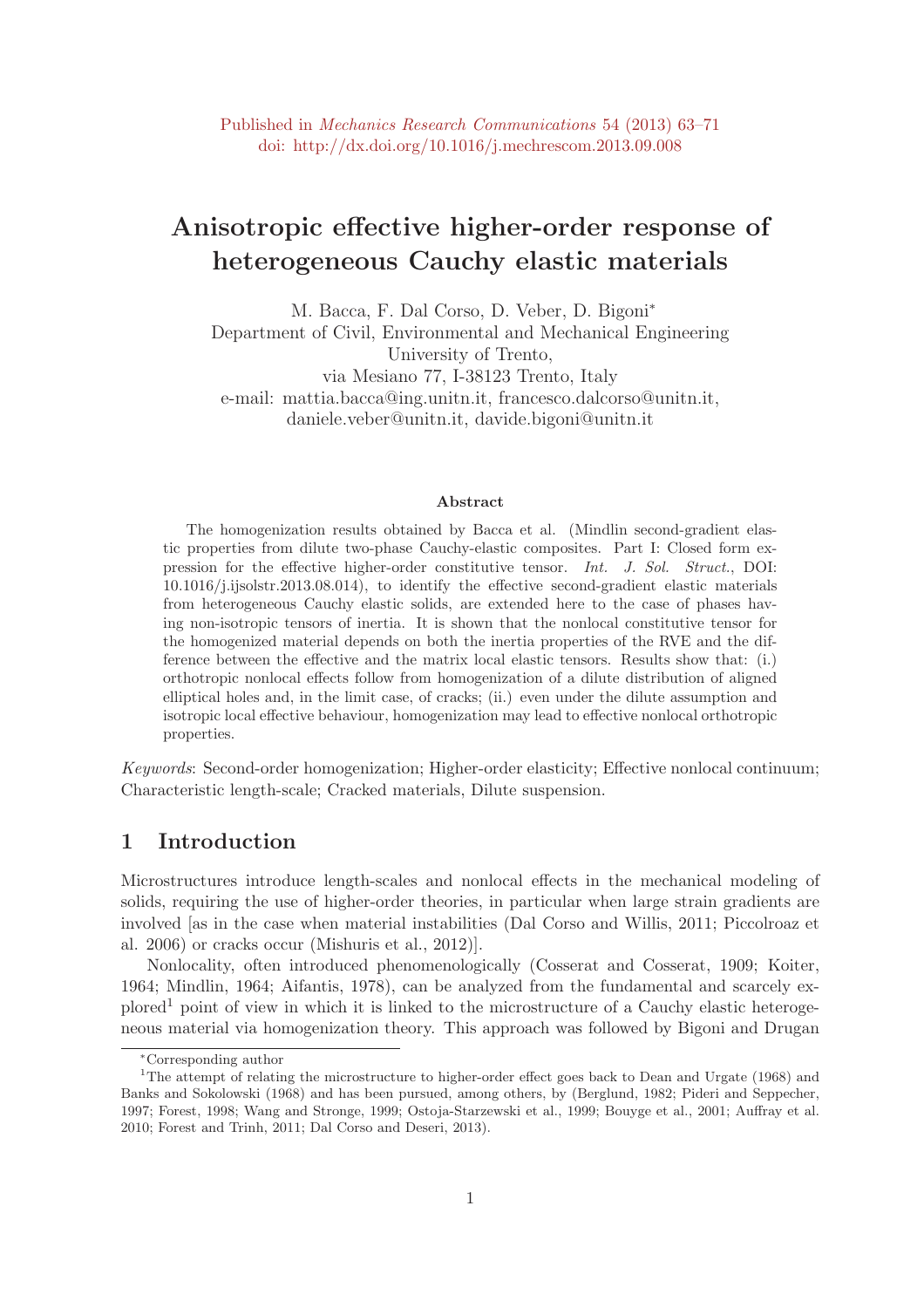(2007) and extended by Bacca et al. (2013a) who obtained a closed-form solution for the nonlocal effective response through a second-order identification procedure, based on the dilute approximation.<sup>2</sup>

Although the dilute assumption is often associated to randomness of the inclusions' distribution, the effective properties derived under that assumption still hold for periodic suspensions. Therefore, the overall local response is independent of the spatial distribution of inclusions in the dilute limit, in other words, in the asymptotic representation of effective properties truncated at first-order in the volume fraction.<sup>3</sup> As a consequence, the homogenization technique presented by Bigoni and Drugan (2007) and by Bacca et al. (2013a) formally holds, in the dilute limit, for periodic distributions of inclusions. The aim of the present article is: (i.) to explicitly consider the case of periodicity, thus introducing the possibility that the RVE may have a non-spherical ellipsoid of inertia, so that generic periodic distributions can be considered, and (ii.) to allow the possibility of inclusions with an arbitrary tensor of inertia, so that for instance the case of elliptical holes or cracks can be investigated, Fig. 1 left.

"instance the case of elliptical"



Figure 1: Heterogeneous Cauchy material (left) made up of an inclusion phase (taken elliptical for the sake of illustration) with constitutive tensor  $C^{(2)}$  embedded within a matrix with constitutive tensor  $C^{(1)}$  and homogeneous equivalent SGE material (right) with effective tensors  $\mathbf{C}^{eq}$  and  $\mathbf{A}^{eq}$ .

By matching the elastic energy of a Cauchy elastic heterogeneous material (Fig. 1, left) with that of a homogeneous higher-order elastic solid (Fig. 1, right), both subject to the same displacement conditions on the boundary, it is shown that a sixth-order constitutive tensor can be obtained, defining a second-gradient elastic (SGE) material (Mindlin and Eshel, 1968). The results show how the shape and the constitutive symmetry class of the phases influence the higher-order response and are exploited to investigate two particular cases of special interest.

One case is that of a dilute distribution of aligned elliptical voids (and the corresponding limit case of cracks) in a Cauchy elastic isotropic material, which yields an orthotropic nonlocal effective behaviour.

The other case is that of a Cauchy elastic heterogeneous material with the RVE having a non-spherical ellipsoid of inertia (as for instance a rectangular lattice of small circular elastic inclusions in an isotropic elastic matrix, Fig. 2, right). In this case the effective nonlocal behaviour is found to be orthotropic, even though the local behaviour remains isotropic, consistently with the diluteness. This finding, consistent with early results (Auffray et al., 2010, where anisotropic high-order effects are numerically obtained for materials with an isotropic local response), implies that the proposed homogenization procedure provides different nonlocal effective responses for topologically equivalent unit cells, but having different tensors of inertia. This apparent paradox is related to the contrasting effects between nonlocality and diluteness

<sup>&</sup>lt;sup>2</sup>The effective response under dilute approximation is obtained by matching the energy stored within the RVE and the equivalent material when effective boundary displacement conditions are imposed.

<sup>3</sup>For instance, a dilute suspension of spherical voids in an isotropic Cauchy elastic matrix results always equivalent to an isotropic effective Cauchy material independently of the geometrical distribution of the voids.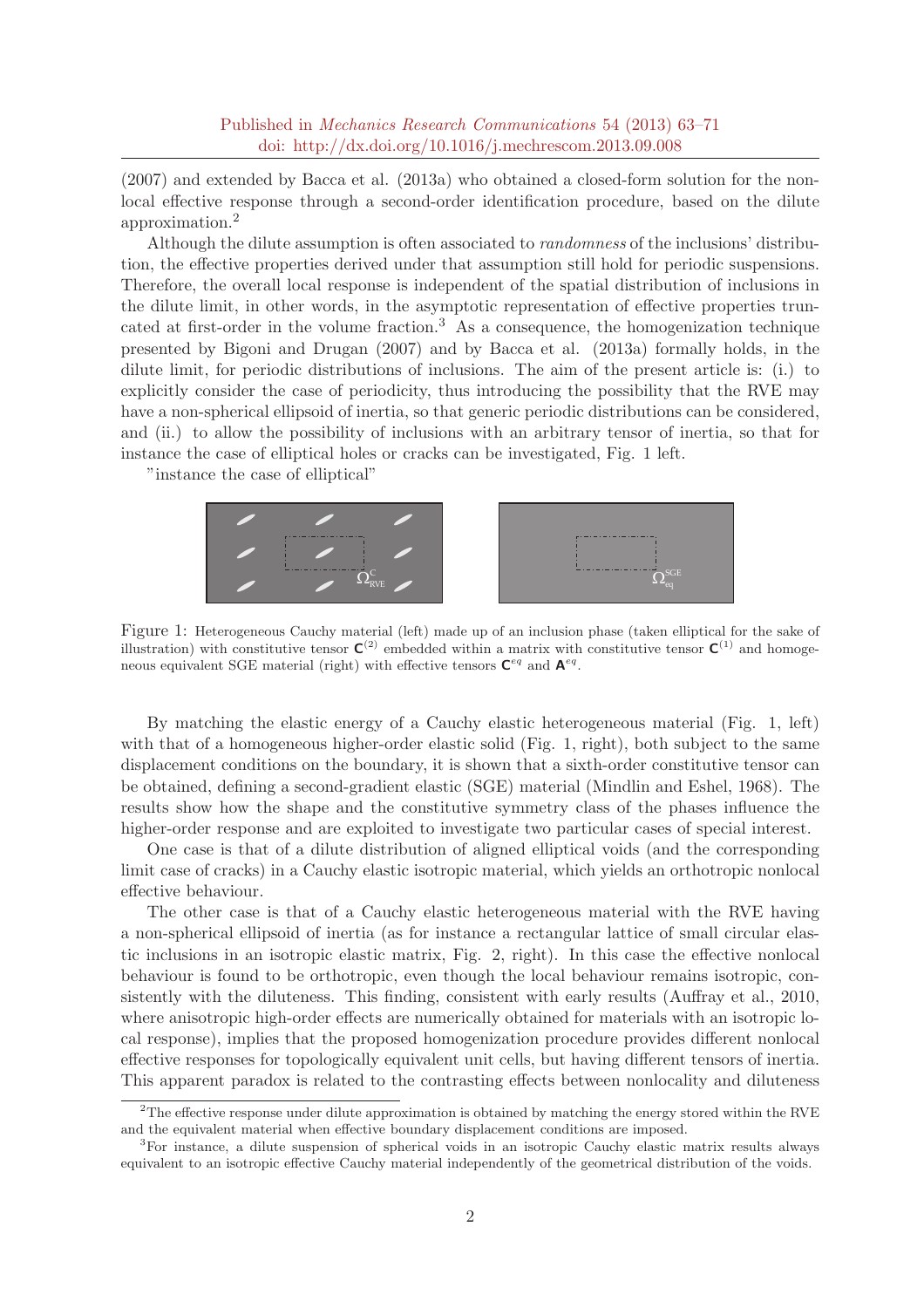on the evaluation of effective higher-order properties. In fact, our results show that, even at small volume fractions and differently from the evaluation of the local effective properties, the nonlocal effective response depends on the boundary conditions imposed on the RVE, so that it can be only estimated and not exactly determined.



Figure 2: Two composites M and N containing a dilute suspension of isotropic circular inclusions in an isotropic matrix (with the same volume ratio  $f \ll 1$ ). While standard homogenization leads to the same effective isotropic constitutive fourth-order tensor for both distributions,  $\mathbf{C}^{eq}(\mathcal{M}) = \mathbf{C}^{eq}(\mathcal{N})$ , second-order homogenization leads to different effective nonlocal properties,  $A^{eq}(\mathcal{M}) \neq A^{eq}(\mathcal{N})$ . In particular, while  $A^{eq}(\mathcal{M})$  is isotropic,  $A^{eq}(\mathcal{N})$  is orthotropic.

## 2 Nonlocal effective response

Through application of the second-order homogenization procedure, the evaluation of the effective nonlocal response of a Second Gradient Elastic solid (Mindlin and Eshel, 1968) obtained by Bacca et al. (2013a), and valid for a RVE having inclusion and matrix with spherical ellipsoids of inertia, is extended to the case of phases with generic ellipsoid of inertia.

The homogenization is performed on a heterogeneous Cauchy RVE (volume  $\Omega_{RVE}^C$ ; Fig. 1, left), where a *dilute* distribution of inclusions (phase (2), local constitutive tensor  $\mathbf{C}^{(2)}$ , volume  $\Omega_2^C = f \Omega_{RVE}^C$ , volume fraction  $f \ll 1$ ) is embedded within a matrix (phase (1), local constitutive tensor  $\mathbf{C}^{(1)}$  volume  $\Omega_1^C = (1-f)\Omega_{RVE}^C$ . The homogenization leads to a homogeneous SGE material (with effective local constitutive tensor  $\mathbf{C}^{eq}$  and nonlocal constitutive tensor  $\mathbf{A}^{eq}$ , volume  $\Omega_{eq}^{SGE} = \Omega_{RVE}^C$ ; Fig. 1, right). The equivalent response is obtained through the annihilation of the strain energy mismatch between the heterogeneous and equivalent materials, which is

$$
\mathcal{W}_{RVE}^{C}\left(\mathbf{C}^{(1)},\mathbf{C}^{(2)}\right) - \mathcal{W}_{eq}^{SGE}\left(\mathbf{C}^{eq},\mathbf{A}^{eq}\right) = 0, \tag{1}
$$

when the following second-order (linear and quadratic) displacement field  $\bar{u}$  is imposed on both the boundaries of the RVE and the SGE

$$
\mathbf{u} = \overline{\mathbf{u}}, \text{ on } \partial \Omega_{RVE}^C, \text{ and } \begin{cases} \mathbf{u} = \overline{\mathbf{u}}, \\ D\mathbf{u} = D\overline{\mathbf{u}}, \text{ on } \partial \Omega_{eq}^{SGE}, \end{cases} (2)
$$

with

$$
\overline{u}_i = \underbrace{\alpha_{ij} x_j}_{\overline{u}_i^{\alpha}} + \underbrace{\beta_{ijk} x_j x_k}_{\overline{u}_i^{\beta}},\tag{3}
$$

where  $\alpha_{ij}$  and  $\beta_{ijk}$  are constant coefficients, the latter satisfying the symmetry  $\beta_{ijk}=\beta_{ikj}$ . The strain energies for the heterogeneous Cauchy material and the equivalent SGE material are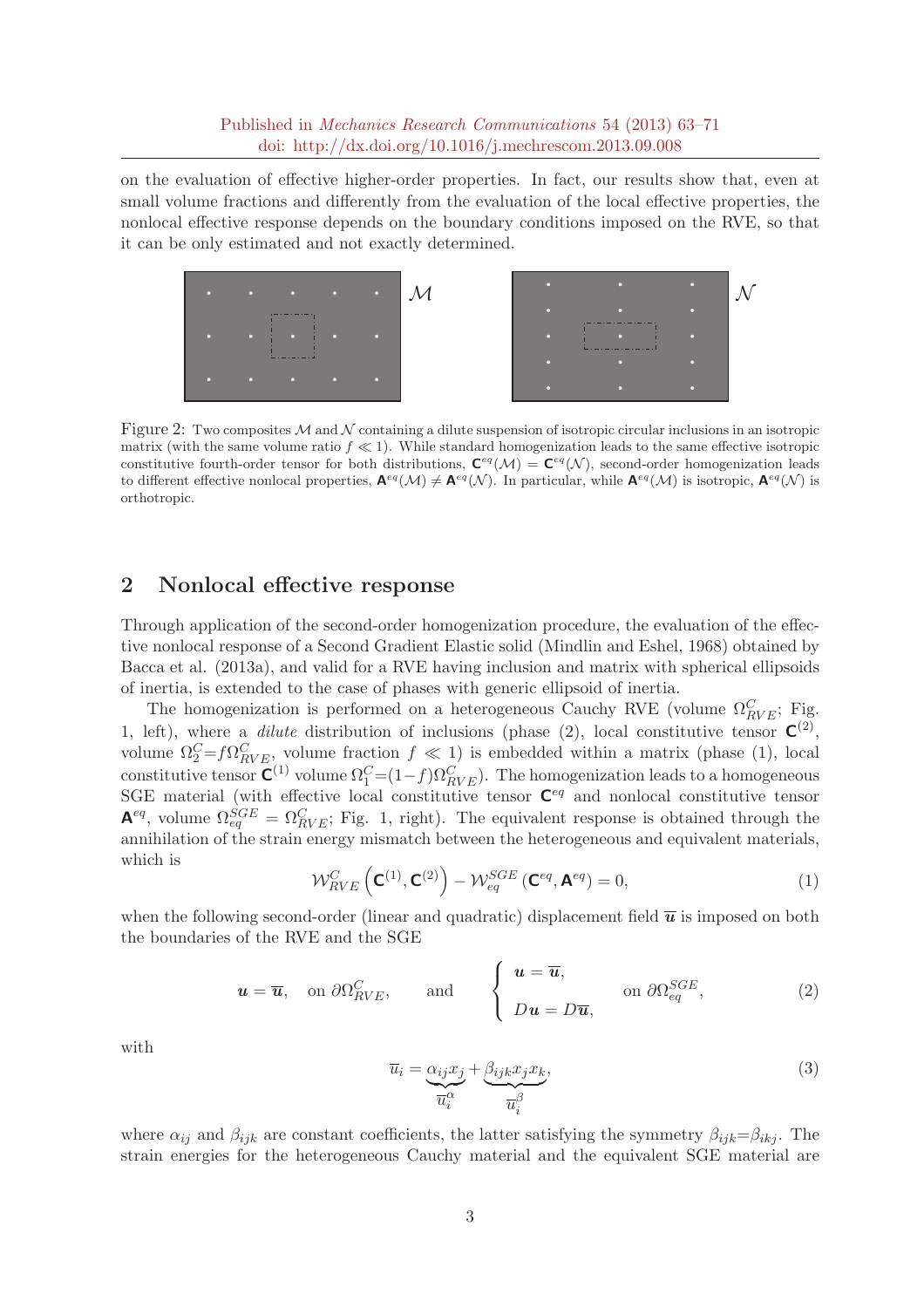given by integration over the domain of the respective strain energy density, namely

$$
\mathcal{W}_{RVE}^{C} = \frac{1}{2} \int_{\Omega_{1}^{C}} \mathbf{C}_{ijhk}^{(1)} u_{i,j} u_{h,k} + \frac{1}{2} \int_{\Omega_{2}^{C}} \mathbf{C}_{ijhk}^{(2)} u_{i,j} u_{h,k},
$$
\n
$$
\mathcal{W}_{eq}^{SGE} = \frac{1}{2} \int_{\Omega_{eq}^{SGE}} \left[ \mathbf{C}_{ijhk}^{eq} u_{i,j} u_{h,k} + \mathbf{A}_{ijklmn}^{eq} u_{k,ij} u_{n,lm} \right].
$$
\n(4)

To explicitly evaluate the effective nonlocal response, some of the geometrical assumptions introduced by Bacca et al. (2013a) are now modified. In particular, coincidence of the centroids of matrix and inclusion, both centered at the origin of the  $x_i$ –axes (i.e. geometrical property GP1 in Bacca et al. 2013a) is still assumed, namely, the static moment vectors of the inclusion, of the matrix and of the RVE are null

$$
\mathbf{S}(\Omega_1^C) = \mathbf{S}(\Omega_2^C) = \mathbf{S}(\Omega_{RVE}^C) = \mathbf{0}, \qquad \mathbf{S}(V) = \int_V \mathbf{x}, \tag{5}
$$

but no restriction is now assumed about the shape and the directions of the ellipsoids of inertia for matrix and the inclusion (i.e. the geometrical property GP2 of Bacca et al. 2013a is removed).

Introducing the normalized inertia tensor  $\bf{B}$  for a generic solid occupying the region  $V$ , defined as the second-order Euler tensor of inertia  $E$  divided by the RVE volume (or area in plane-strain)  $\Omega_{RVE}^C$ ,

$$
\boldsymbol{B}(V) = \frac{\boldsymbol{E}(V)}{\Omega_{RVE}^C}, \qquad \boldsymbol{E}(V) = \int_V \boldsymbol{x} \otimes \boldsymbol{x}, \tag{6}
$$

the normalized tensors of inertia for the matrix  $\mathbf{B}^{(1)} = \mathbf{B}(\Omega_1^C)$ , the inclusion  $\mathbf{B}^{(2)} = \mathbf{B}(\Omega_2^C)$ and the RVE  $\boldsymbol{B}^{RVE} = \boldsymbol{B}(\Omega_{RVE}^{C})$  are given by

$$
\mathbf{B}^{(1)} = (1 - f) \sum_{k=1}^{N} \left[ \rho_k^{(1)} \right]^2 \mathbf{e}_{[k]}^{(1)} \otimes \mathbf{e}_{[k]}^{(1)},
$$
  

$$
\mathbf{B}^{(2)} = f \sum_{k=1}^{N} \left[ \rho_k^{(2)} \right]^2 \mathbf{e}_{[k]}^{(2)} \otimes \mathbf{e}_{[k]}^{(2)},
$$
  

$$
\mathbf{B}^{RVE} = \sum_{k=1}^{N} \left[ \rho_k^{RVE} \right]^2 \mathbf{e}_{[k]}^{RVE} \otimes \mathbf{e}_{[k]}^{RVE},
$$
  
(7)

where  $\{e_{\scriptscriptstyle[k]}^{(1)}\}$  $\begin{bmatrix} (1) \ [k] \end{bmatrix}, \boldsymbol e_{[k]}^{(2)}$  $\left[ \begin{smallmatrix} (2) \ [k] \end{smallmatrix} \right], \bm{e}^{RVE}_{[k]}$  $\}$  are the k-th unit vectors identifying the principal system for the matrix, the inclusion, and the RVE, and  $\{\rho_k^{(1)}\}$  $\hat{\rho}_{k}^{(1)},\rho_{k}^{(2)}$  $\left\{k^{(2)}, \rho_k^{RVE}\right\}$  are the respective radii of gyration, and  $N$  is equal to 3 (or 2 for plane strain case).

Note that from eqns  $(6)$  and  $(7)$  it follows

$$
B^{RVE} = B^{(1)} + B^{(2)},\tag{8}
$$

so that the normalized tensors of inertia for the RVE can be isotropic,  $B^{RVE} = (\rho^{RVE})^2 I$ , even when the tensors of inertia of the matrix and inclusion are not isotropic. In other words, since  $B^{(1)}$ ,  $B^{(2)}$  and  $B^{RVE}$  are geometrical quantities,  $B^{RVE}$  corresponds to the normalized inertia of the region enclosed by the the external contour of the RVE.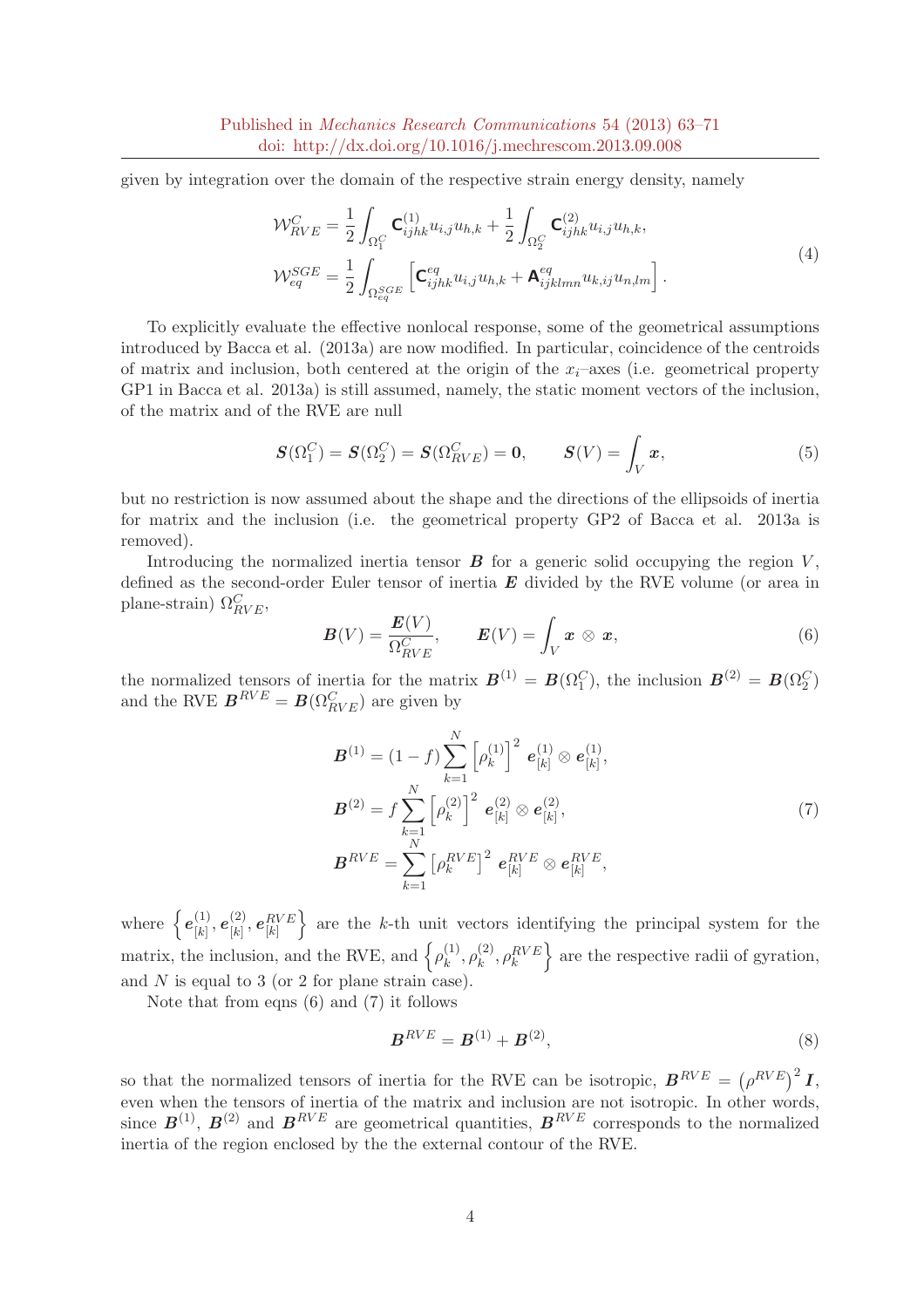Considering the normalized inertia tensors (7), it is assumed that for the inclusion all the radii of gyration  $\rho_k^{(2)}$  $\kappa_k^{(2)}$  vanish in the limit of null inclusion volume fraction f (a modification of the geometrical property GP3 in Bacca et al. 2013a), namely,

$$
\lim_{f \to 0} \rho_k^{(2)}(f) = 0, \qquad \forall \ k = 1, ..., N. \tag{9}
$$

Similarly to the computations in (Bacca et al., 2013a), the energy mismatch condition (1) is now used to obtain a nonlocal material equivalent to the heterogeneous Cauchy RVE. Since Lemmas 1 and 2 in (Bacca et al., 2013a) are not affected by the geometrical assumption GP2 (which is now removed), the mutual energy is still null at first-order in f. Considering that  $\mathbf{C}^{eq}$ is obtained through a first-order homogenization, the energy mismatch (1) is given only by the contribution related to the sole quadratic displacement boundary condition,

$$
\mathcal{W}_{RVE}^{C}(\overline{\mathbf{u}}) - \mathcal{W}_{eq}^{SGE}(\overline{\mathbf{u}}, D\overline{\mathbf{u}}) = \mathcal{W}_{RVE}^{C}(\overline{\mathbf{u}}^{\beta^{o*}}) - \mathcal{W}_{eq}^{SGE}(\overline{\mathbf{u}}^{\beta^{o*}}, D\overline{\mathbf{u}}^{\beta^{o*}}) + o(f),
$$
(10)

where the symbol  $\diamond$  denotes the fact that the quadratic displacement field is restricted to produce a self-equilibrated stress in an auxiliary homogeneous medium with local tensor  $\mathsf{C}^*$ , taken as a first-order perturbation in f to the equivalent local constitutive tensor  $\mathbf{C}^{eq}$  (see Bacca et al., 2013a, for details  $\mathcal{L}^4$ 

Lemmas 3 and 4 in (Bacca et al., 2013a) can be extended by considering the definition of normalized Euler tensors of inertia given by eqns (7), and from which the strain energies instrumental to compute the energy mismatch can be obtained as

$$
\mathcal{W}_{RVE}^{C}(\overline{\mathbf{u}}^{\beta^{o*}}) = 2\Omega_{RVE}^{C} B_{lm}^{RVE} \mathbf{C}_{ijhk}^{(1)} \beta_{ijl}^{\diamond*} \beta_{hkm}^{\diamond*} + o(f), \tag{11}
$$

and

$$
\mathcal{W}_{eq}^{SGE}(\overline{\mathbf{u}}^{\beta^{o*}}, D\overline{\mathbf{u}}^{\beta^{o*}}) = 2\Omega_{RVE}^{C} \left( B_{lm}^{RVE} \mathbf{C}_{ijhk}^{eq} + \mathbf{A}_{jlikmh}^{eq} \right) \beta_{ijl}^{o*} \beta_{hkm}^{o*} + o(f). \tag{12}
$$

By using eqns  $(11)$  and  $(12)$  to impose the annihilation of the energy mismatch  $(1)$  for a generic purely quadratic boundary condition (and leading to a self-equilibrated stress within the arbitrary medium characterized by local tensor  $\mathsf{C}^*$ ), the nonlocal sixth-order tensor  $\mathsf{A}^{eq}$  of the equivalent SGE material is evaluated (at first-order in  $f$ ) as

$$
\mathbf{A}_{ijhlmn}^{eq} = -\frac{f}{4} \left( \tilde{\mathbf{C}}_{ihln} B_{jm}^{RVE} + \tilde{\mathbf{C}}_{ihmn} B_{jl}^{RVE} + \tilde{\mathbf{C}}_{jhln} B_{im}^{RVE} + \tilde{\mathbf{C}}_{jhmn} B_{il}^{RVE} \right), \tag{13}
$$

where  $\mathsf C$  is the first-order discrepancy tensor, defined as

$$
\mathbf{C}^{eq} = \mathbf{C}^{(1)} + f\tilde{\mathbf{C}},\tag{14}
$$

and assumed to be known from standard homogenization.

Solution (13) represents the evaluation –in the dilute case– of the nonlocal behaviour of the equivalent SGE material under the geometrical assumptions (5) and (9). Regardless of the ellipsoid of inertia of the inclusion phase, this solution reduces to that given in (Bacca et al.,

<sup>4</sup>The energy match employed to identify the higher-order response is perfomed considering prescribed quadratic displacements at the boundary of the RVE and of the equivalent SGE. The fact that the imposed quadratic displacements generate a self-equilibrated stress state in an auxiliary homogeneous material (with local constitutive tensor  $\mathsf{C}^*$ ) is fundamental to provide a perfect match between the equations and the unknown non-local parameters. Indeed, the equilibrium constraint is eventually relaxed by the arbitrariness in the choice of the auxiliary material.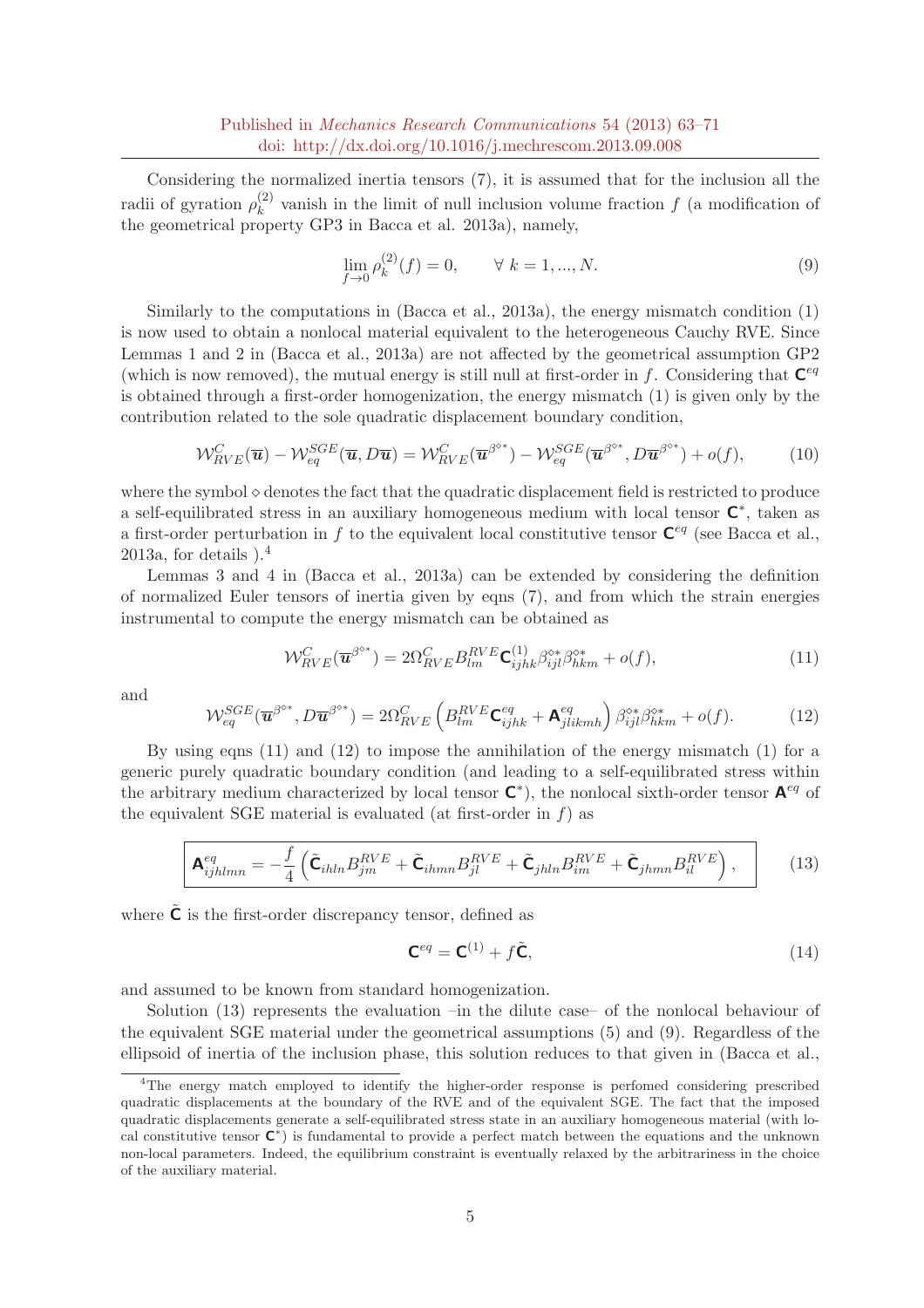2013a) when a RVE enclosing a region with a spherical ellipsoid of inertia,  $B_{ij}^{RVE} = (\rho^{RVE})^2 \delta_{ij}$ , is considered<sup>5</sup>

$$
\mathbf{A}^{eq}_{ijhlmn} = -f \frac{\left(\rho^{RVE}\right)^2}{4} \left(\tilde{\mathbf{C}}_{ihln}\delta_{jm} + \tilde{\mathbf{C}}_{ihmn}\delta_{jl} + \tilde{\mathbf{C}}_{jhln}\delta_{im} + \tilde{\mathbf{C}}_{jhmn}\delta_{il}\right).
$$
 (15)

It is worth to remark that, while the normalized inertia tensor  $B^{RVE}$  is dependent only on the shape and size of the external boundary of the RVE, the first-order discrepancy tensor  $\tilde{C}$  is dependent on the constitutive tensors of both phases and on the shape of the inclusion phase.

Similarly to the case of phases with spherical ellipsoid of inertia (Bacca et al., 2013b), it can be noted that:

- the equivalent SGE material is positive definite if and only if  $\tilde{\mathsf{C}}$  is negative definite;
- the constitutive higher-order tensor  $A^{eq}$  is linear in f for dilute concentrations;

but, differently, the higher-order material symmetries of the equivalent SGE solid involves not only the material symmetries of the first-order discrepancy tensor  $C$ . Indeed, when a RVE encloses a region with a non-spherical ellipsoid of inertia (see Appendix A for details),

the symmetry class of the higher-order response for the effective material coincides with the symmetry class of both the RVE's normalized inertia tensor  $B^{RVE}$  and the first-order discrepancy tensor  $C$ .

Therefore, an isotropic higher-order behaviour (in the dilute case) is obtained only when both the first-order discrepancy tensor  $\tilde{C}$  and the normalized inertia tensor  $B^{RVE}$  are isotropic.

Note that, in cases when topologically equivalent unit cells having different normalized inertia tensor  $B^{RVE}$  can be defined for a periodic distribution, result (13) yields different evaluations for  $A^{eq}$  for the same dilute composite. As discussed in the Introduction, this is related to the contrast between nonlocality and diluteness, so that the eqn (13) represents a mere estimate.

## 3 Application cases

With reference to composites with phases having isotropic Cauchy behaviour

$$
\mathbf{C}_{ijhk}^{(1)} = \lambda_1 \delta_{ij} \delta_{hk} + \mu_1 (\delta_{ih} \delta_{jk} + \delta_{ik} \delta_{jh}), \qquad \mathbf{C}_{ijhk}^{(2)} = \lambda_2 \delta_{ij} \delta_{hk} + \mu_2 (\delta_{ih} \delta_{jk} + \delta_{ik} \delta_{jh}), \qquad (16)
$$

the anisotropic nonlocal effective response is analyzed by considering applications of the homogenization result (13) to the following specific geometries:

- RVE enclosing a region with a spherical ellipsoid of inertia;
- inclusion with non-spherical ellipsoid of inertia.

The above examples show that, similarly to the usual first-order homogenization, specific assumptions on the geometry of the phases lead to anisotropic nonlocal effective response and that, more interestingly, in the case of RVE enclosing a region with non-spherical ellipsoid inertia (and under the dilute assumption), anisotropic nonlocal effective response can arise even in composites having isotropic local effective behaviour.

<sup>&</sup>lt;sup>5</sup>Note that in (Bacca et al., 2013a) the spherical radius of gyration of the RVE is indicated with  $\rho$ , while within this article is denoted by  $\rho^{RVE}$ .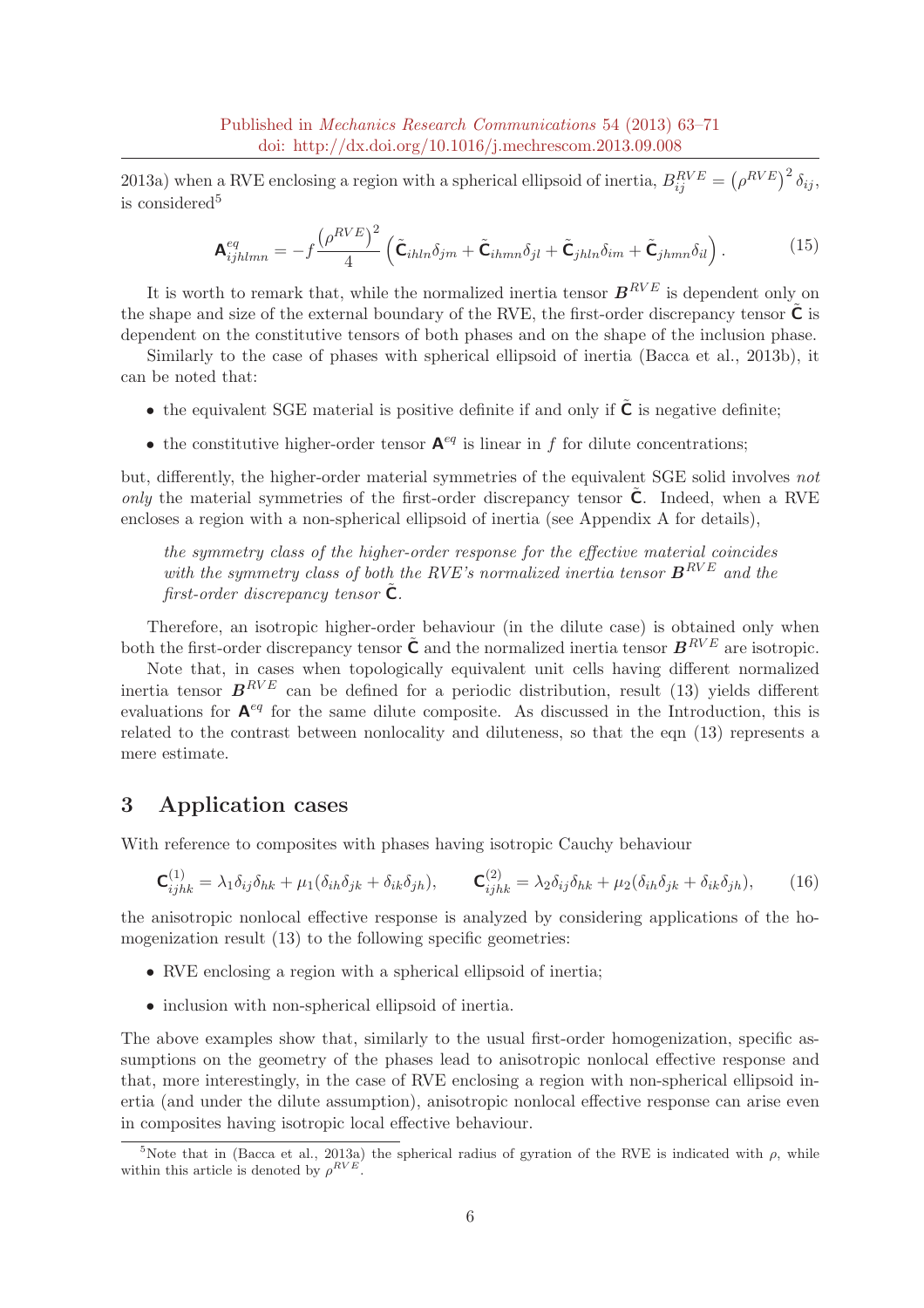#### 3.1 RVE enclosing a region with non-spherical ellipsoid inertia

Restricting attention to inclusions which geometry is such that the first-order discrepancy tensor, eqn (14), is isotropic

$$
\tilde{\mathbf{C}}_{ijhk} = \tilde{\lambda}\delta_{ij}\delta_{hk} + \tilde{\mu}(\delta_{ih}\delta_{jk} + \delta_{ik}\delta_{jh}),\tag{17}
$$

and considering the principal directions of the RVE ellipsoid of inertia<sup>6</sup> as the reference system, the components of the normalized tensor of inertia  $B^{RVE}$ , eqn (7)<sub>3</sub>, can be written as

$$
B_{ij}^{RVE} = \sum_{k=1}^{N} \left(\rho_k^{RVE}\right)^2 \delta_{ik}\delta_{jk},\tag{18}
$$

and the solution  $(13)$  leads to the following effective nonlocal orthotropic tensor<sup>7</sup>

$$
\mathbf{A}_{ijklmn}^{eq} = \sum_{k=1}^{N} \left\{ \frac{a_2^{[k]}}{2} (\delta_{ih}\delta_{kj} + \delta_{jh}\delta_{ki}) (\delta_{ln}\delta_{km} + \delta_{mn}\delta_{kl}) + \frac{a_4^{[k]}}{2} \delta_{hn} [\delta_{kj} (\delta_{im}\delta_{kl} + \delta_{il}\delta_{km}) + \delta_{ki} (\delta_{jl}\delta_{km} + \delta_{jm}\delta_{kl}) + \frac{a_5^{[k]}}{2} [\delta_{in}\delta_{kj} (\delta_{hl}\delta_{km} + \delta_{hm}\delta_{kl}) + \delta_{jn}\delta_{ki} (\delta_{hm}\delta_{kl} + \delta_{hl}\delta_{km})] \right\},
$$
\n(19)

where the 3N nonlocal parameters are given by

$$
a_2^{[k]} = -f \frac{\left(\rho_k^{RVE}\right)^2}{2} \tilde{\lambda}, \qquad a_4^{[k]} = a_5^{[k]} = -f \frac{\left(\rho_k^{RVE}\right)^2}{2} \tilde{\mu}, \qquad k = 1, ..., N. \tag{20}
$$

Note that the effective nonlocal tensor  $\mathbf{A}^{eq}$ , eqn (19), is an orthotropic sixth-order tensor and that it reduces to an isotropic sixth-order tensor when the ellipsoid of inertia of the RVE becomes a sphere (or a circle in plane strain),  $\rho_k^{RVE} = \rho^{RVE}$  for  $k = 1, ..., N$ . Furthermore, the homogenization procedure leads to a positive definite SGE material when the discrepancy tensor  $\mathsf C$  is negative definite, corresponding to

$$
\tilde{K} < 0, \quad \tilde{\mu} < 0,\tag{21}
$$

where  $\tilde{K}$  is the bulk modulus, equal to  $\tilde{\lambda} + 2\tilde{\mu}/3$  when  $N = 3$  and  $\tilde{\lambda} + \tilde{\mu}$  when  $N = 2$ .

It is worth to mention that the  $3(N-1)$  nonlocal parameters  $\left\{a_2^{[k]}\right\}$  $_{2}^{[k]};a_{4}^{[k]}$  $\left[ k \right]_4$ ;  $a_5^{[k]}$  $\{k\}\} (k = 2, N)$ can be expressed as functions of the two nonlocal parameters  $\{a_2^{[1]}$  $\genfrac{[}{]}{0pt}{}{1}{2};a_4^{[1]}$  $\begin{bmatrix} 1 \\ 4 \end{bmatrix}$  as

$$
a_2^{[k]} = \left(\frac{\rho_k^{RVE}}{\rho_1^{RVE}}\right)^2 a_2^{[1]}, \qquad a_4^{[k]} = a_5^{[k]} = \left(\frac{\rho_k^{RVE}}{\rho_1^{RVE}}\right)^2 a_4^{[1]}, \qquad k = 2, N. \tag{22}
$$

Equation (22) reveals that (for inclusions less stiff than the matrix and) if  $\rho_k^{RVE}/\rho_1^{RVE} > 1$  $(< 1$ ), namely, when the distance between the inclusions is larger (smaller) in the direction k

 ${}^{6}$ The nomenclature 'RVE ellipsoid of inertia' means the inertia of the region enclosed within the external contour of the RVE, according to eqn (8).

 $7$ The nonlocal parameters appearing in definition of the orthotropic tensor, eqn (19), have been denoted by  $\left\{a_2^{[k]}; a_4^{[k]}; a_5^{[k]}\right\}$  to use the same nomenclature as in (Bacca et al., 2013b).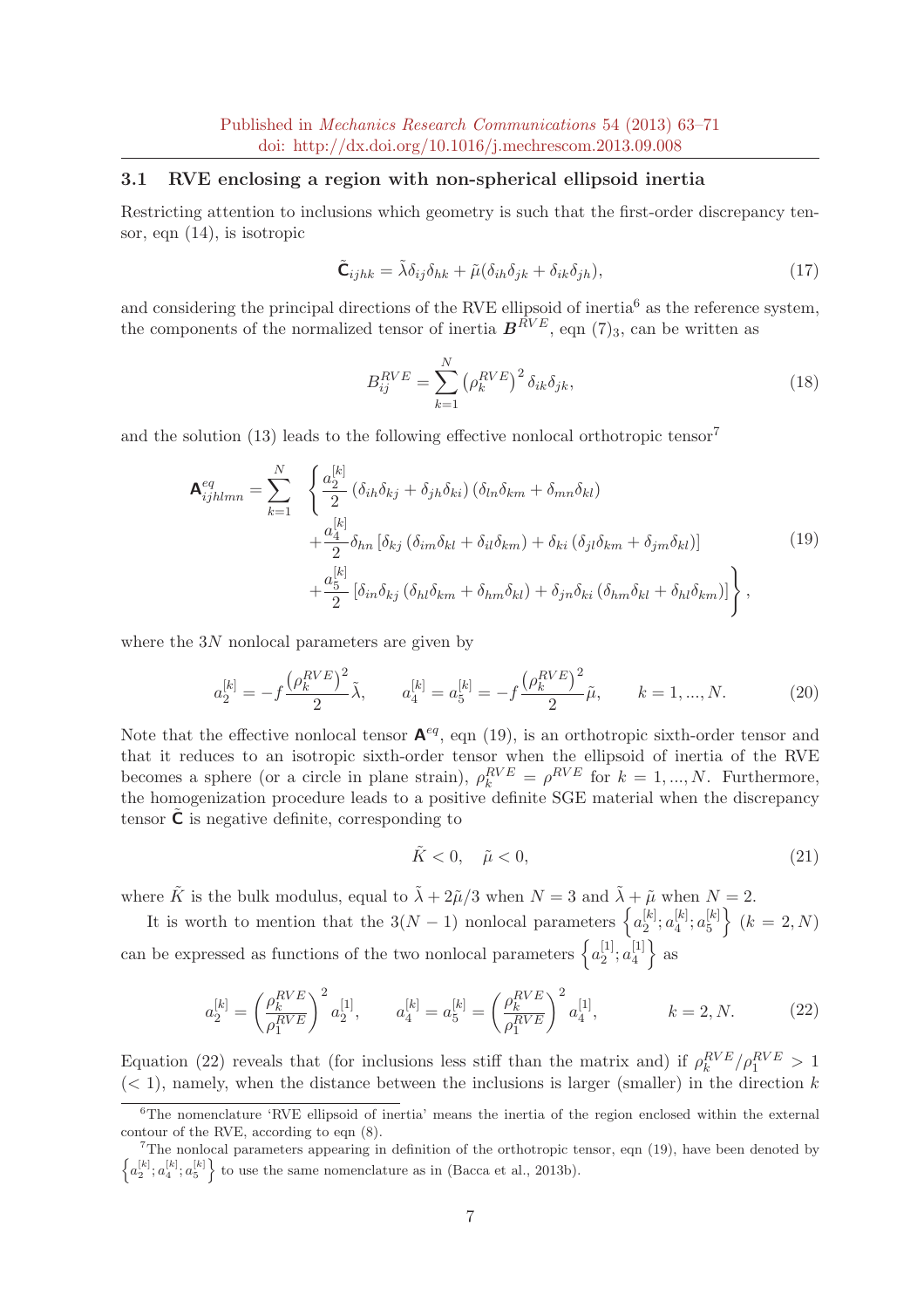than in direction 1, then the nonlocal behaviour is stiffer (less stiff) in the former direction than in the latter (Fig. 2, right).

The explicit evaluation of the non-local parameters is provided below for two simple cases, by considering the discrepancy parameters  $\lambda$  and  $\tilde{\mu}$  reported in (Bacca et al., 2013b), since the first-order homogenization result is not affected by the external shape of the RVE in the dilute case.

Circular elastic inclusion within a rectangular RVE. In the case of a circular elastic inclusion (in plane strain condition) of radius r embedded in a rectangular RVE with edges  $h_1$ and  $h_2$  (parallel to the directions  $x_k$ ,  $k = 1, 2$ ), the three nonlocal parameters  $\left\{a_2^{[1]} \right\}$  $\left[ \frac{1}{2}\right]$ ;  $a_4^{\left[ 1\right]}$  $\left[ \frac{1}{4}, a_{5}^{[1]}\right]$  $\begin{bmatrix} 1 \\ 5 \end{bmatrix}$ are obtained through eqn (20) as

$$
a_2^{[1]} = \frac{\pi r^2}{24} \frac{h_1}{h_2} \left[ \frac{(K_1 - K_2)(K_1 + \mu_1)}{K_2 + \mu_1} - \frac{2\mu_1(\mu_1 - \mu_2)(K_1 + \mu_1)}{2\mu_1\mu_2 + K_1(\mu_1 + \mu_2)} \right],
$$
  
\n
$$
a_4^{[1]} = a_5^{[1]} = \frac{\pi r^2}{12} \frac{h_1}{h_2} \frac{\mu_1(\mu_1 - \mu_2)(K_1 + \mu_1)}{2\mu_1\mu_2 + K_1(\mu_1 + \mu_2)},
$$
\n(23)

from which, by using relation (22), the remaining three parameters  $\{a_2^{[2]}$  $\genfrac{[}{]}{0pt}{}{2}{2};a_{4}^{[2]}$  $\left[ 2\right] _{4};a_{5}^{[2]}$  $\binom{[2]}{5}$  follow in the form

$$
a_2^{[2]} = \left(\frac{h_2}{h_1}\right)^2 a_2^{[1]}, \qquad a_4^{[2]} = a_5^{[2]} = \left(\frac{h_2}{h_1}\right)^2 a_4^{[1]}.
$$
\n(24)

Note that a positive definite equivalent SGE material is obtained only when the inclusion phase is 'softer' than the matrix in terms of both shear and bulk moduli, namely,

$$
\mu_2 < \mu_1, \qquad K_2 < K_1. \tag{25}
$$

Spherical inclusion within a parallelepipedic RVE. In the case of a spherical elastic inclusion of radius r embedded in a parallelepiped with sides  $h_1$ ,  $h_2$  and  $h_3$  (parallel to the directions  $x_k$ ,  $k = 1, 2, 3$ , the three nonlocal parameters  $\left\{a_2^{[1]} \right\}$  $\binom{[1]}{2}$ ;  $a_4^{[1]}$  $a_4^{[1]}$ ;  $a_5^{[1]}$  $\{5\}$  are obtained through eqn  $(20)$  as

$$
a_2^{[1]} = \frac{\pi r^3}{18} \frac{h_1}{h_2 h_3} \left[ \frac{(3K_1 + 4\mu_1)(K_1 - K_2)}{3K_2 + 4\mu_1} - \frac{2}{3} \frac{5\mu_1(\mu_1 - \mu_2)(3K_1 + 4\mu_1)}{\mu_1(3K_1 + 4\mu_2) + 2(3K_1 + 4\mu_1)(\mu_2 + \mu_1)} \right],
$$
  
\n
$$
a_4^{[1]} = a_5^{[1]} = \frac{\pi r^3}{18} \frac{h_1}{h_2 h_3} \frac{5\mu_1(\mu_1 - \mu_2)(3K_1 + 4\mu_1)}{\mu_1(3K_1 + 4\mu_2) + 2(3K_1 + 4\mu_1)(\mu_2 + \mu_1)},
$$
\n(26)

from which, by using relation (22), the remaining six parameters  $\{a_2^{[2]}$  $\left[ 2\right] _{2};a_{4}^{\left[ 2\right] }$  $a_4^{[2]}$ ;  $a_5^{[2]}$  $\begin{bmatrix} 2 \ 5 \end{bmatrix}$ ;  $a_2^{\{3\}}$  $\left[ \frac{[3]}{2};a_{4}^{[3]}\right]$  $\left[ \begin{smallmatrix} 3\ 4 \end{smallmatrix} \right], a^{[3]}_5$  $\begin{bmatrix} 3 \\ 5 \end{bmatrix}$ follow in the form

$$
a_2^{[2]} = \left(\frac{h_2}{h_1}\right)^2 a_2^{[1]}, \qquad a_4^{[2]} = a_5^{[2]} = \left(\frac{h_2}{h_1}\right)^2 a_4^{[1]},
$$
  

$$
a_2^{[3]} = \left(\frac{h_3}{h_1}\right)^2 a_2^{[1]}, \qquad a_4^{[3]} = a_5^{[3]} = \left(\frac{h_3}{h_1}\right)^2 a_4^{[1]}.
$$
 (27)

Similarly to the case of circular elastic inclusions, the equivalent SGE material is positive definite only when condition (25) is satisfied.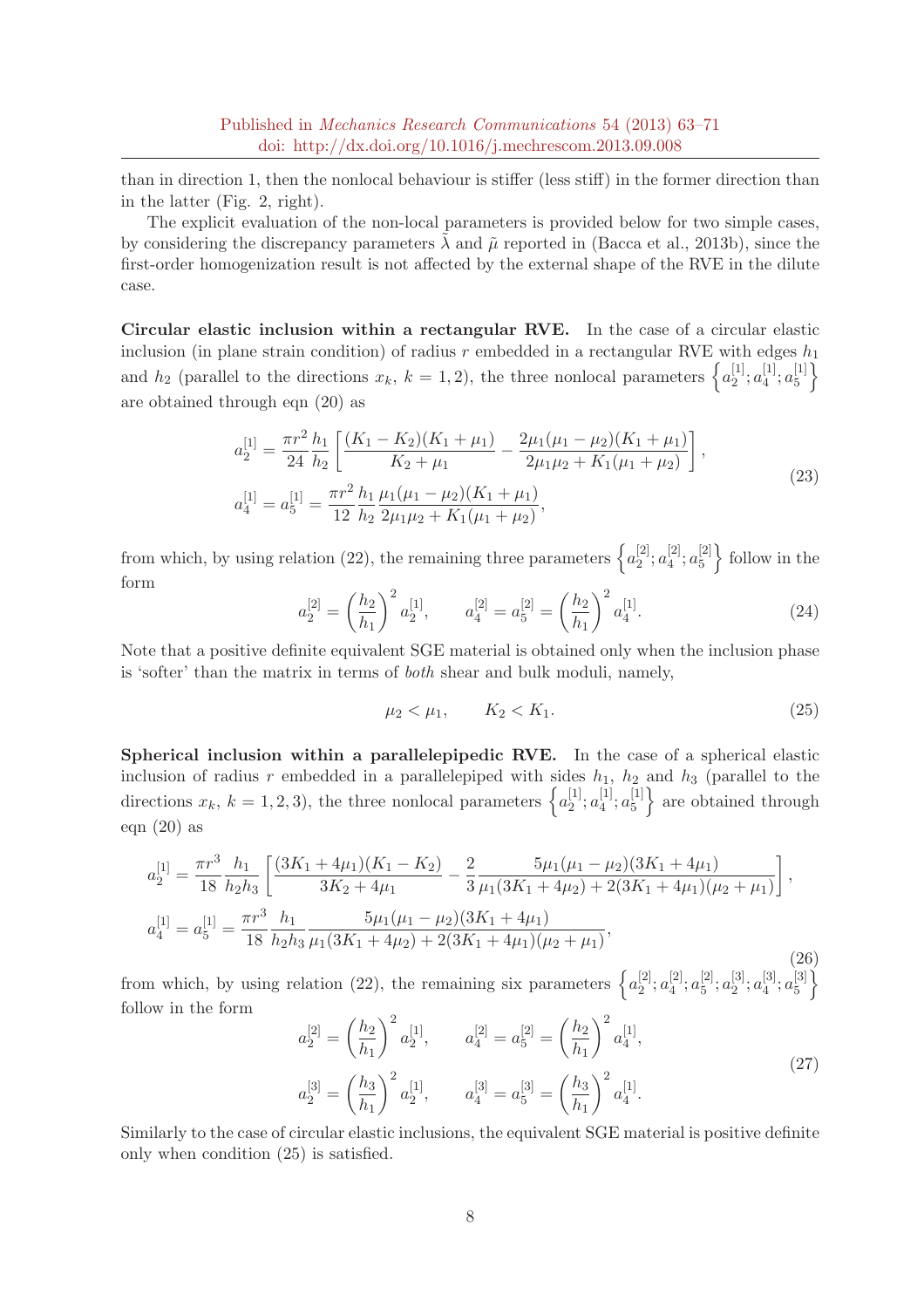#### 3.2 Inclusion with non-spherical ellipsoid inertia

It has been shown that solution (15), obtained by Bacca et al. (2013a), remains valid regardless of the ellipsoid of inertia of the inclusions, whenever the RVE encloses a region with a spherical ellipsoid of inertia. Solution (15) is now exploited to achieve the nonlocal effective behaviour of a composite with aligned elliptical holes and, in the limit of vanishing ellipse axes ratio, of cracks.

Elliptical hole within an isotropic matrix. The presence of equally-oriented inclusions with non-spherical ellipsoid of inertia within a composite introduces an anisotropy in the effective behaviour. In particular, when a system of dilute aligned elliptic holes (with semi-axis  $b_k$  parallel to direction  $x_k$ ,  $k = 1, 2$ ) is considered within an isotropic matrix, the effective behaviour is orthotropic with orthotropy axes coincident with those of the elliptical hole, so that the first-order discrepancy tensor  $C$  described in the reference system of orthotropy is (Tsukrov and Kachanov, 2000)

$$
\tilde{\mathbf{C}}_{ijhk} = \tilde{\lambda}\delta_{ij}\delta_{hk} + \tilde{\mu}(\delta_{ih}\delta_{jk} + \delta_{ik}\delta_{jh}) + \tilde{\xi}(\delta_{i1}\delta_{j2} + \delta_{i2}\delta_{j1})\left(\delta_{h1}\delta_{k2} + \delta_{h2}\delta_{k1}\right) + \tilde{\omega}\delta_{i1}\delta_{j1}\delta_{h1}\delta_{k1},\tag{28}
$$

with

$$
\tilde{\lambda} = -(\lambda_1 + 2\mu_1) \frac{\lambda_1 (\lambda_1 + 2\mu_1) (1 + \Lambda^2) - 2\Lambda \mu_1^2}{2\Lambda \mu_1 (\lambda_1 + \mu_1)},
$$
\n
$$
\tilde{\mu} = -(1 + \Lambda) (\lambda_1 + 2\mu_1) \frac{\lambda_1 (1 - \Lambda) + 2\mu_1}{2\Lambda (\lambda_1 + \mu_1)},
$$
\n
$$
\tilde{\xi} = (1 - \Lambda^2) \frac{\lambda_1 + 2\mu_1}{2\Lambda},
$$
\n
$$
\tilde{\omega} = (1 - \Lambda^2) \frac{\lambda_1 + 2\mu_1}{\Lambda},
$$
\n(29)

where the parameter  $\Lambda$  is the ratio between the ellipse's semi-axes,  $\Lambda = b_2/b_1$ .

Considering that the RVE encloses a region with a spherical ellipsoid of inertia,  $B_{ij}^{RVE}$  =  $(\rho^{RVE})^2 \delta_{ij}$ , the effective nonlocal tensor  $\mathbf{A}^{eq}$  can be obtained, exploiting solution (13), as the following positive-definite orthotropic sixth-order tensor<sup>8</sup>

$$
\mathbf{A}_{ijhlmn}^{eq} = \frac{a_2}{2} [\delta_{ih} (\delta_{jl}\delta_{mn} + \delta_{jm}\delta_{ln}) + \delta_{jh} (\delta_{il}\delta_{mn} + \delta_{im}\delta_{ln})]
$$
  
+
$$
a_4 (\delta_{il}\delta_{jm} + \delta_{im}\delta_{jl}) \delta_{hn} + \frac{a_5}{2} [\delta_{in} (\delta_{jl}\delta_{hm} + \delta_{jm}\delta_{hl}) + \delta_{jn} (\delta_{il}\delta_{hm} + \delta_{im}\delta_{hl})]
$$
  
+
$$
\frac{a_6}{2} \{ (\delta_{i1}\delta_{h2} + \delta_{i2}\delta_{h1}) [(\delta_{l1}\delta_{n2} + \delta_{l2}\delta_{n1}) \delta_{jm} + (\delta_{m1}\delta_{n2} + \delta_{m2}\delta_{n1}) \delta_{jl}]
$$
  
+
$$
(\delta_{j1}\delta_{h2} + \delta_{j2}\delta_{h1}) [(\delta_{l1}\delta_{n2} + \delta_{l2}\delta_{n1}) \delta_{im} + (\delta_{m1}\delta_{n2} + \delta_{m2}\delta_{n1}) \delta_{il}] \}
$$
  
+
$$
\frac{a_9}{2} [\delta_{i1} (\delta_{l1}\delta_{jm} + \delta_{m1}\delta_{jl}) + \delta_{j1} (\delta_{l1}\delta_{im} + \delta_{m1}\delta_{il})] \delta_{h1}\delta_{n1},
$$
(30)

with the following nonlocal parameters

$$
a_2 = -f \frac{\left(\rho^{RVE}\right)^2}{2} \tilde{\lambda}, \ \ a_4 = a_5 = -f \frac{\left(\rho^{RVE}\right)^2}{2} \tilde{\mu}, \ \ a_6 = -f \frac{\left(\rho^{RVE}\right)^2}{2} \tilde{\xi}, \ \ a_9 = -f \frac{\left(\rho^{RVE}\right)^2}{2} \tilde{\omega}.
$$
\n(31)

<sup>&</sup>lt;sup>8</sup>The five nonlocal parameters appearing in definition of the orthotropic tensor, eqn (30), have been denoted by  ${a_2; a_4; a_5; a_6; a_9}$  to use the same nomenclature as in (Bacca et al., 2013b).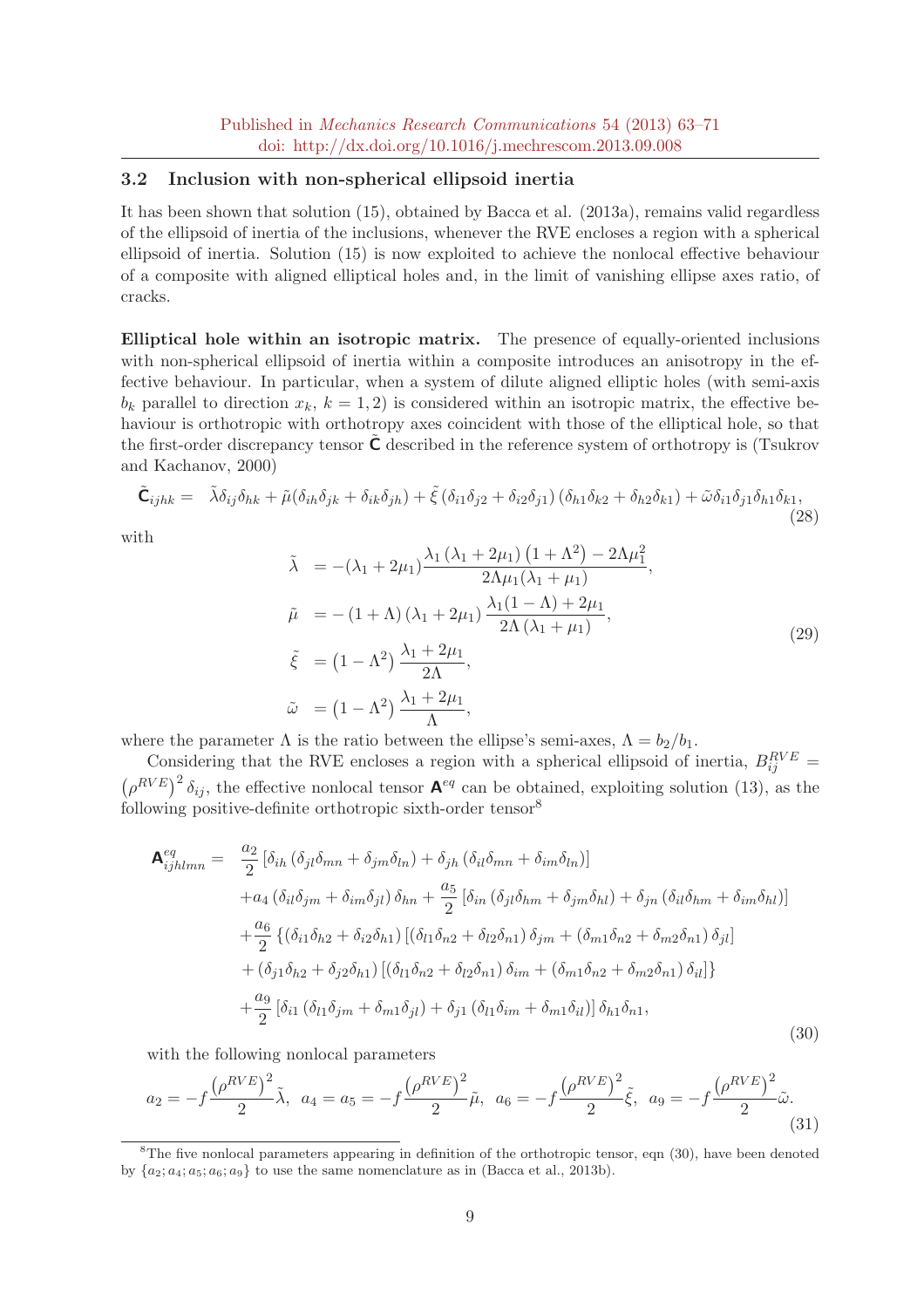In the case that the RVE has a square boundary, and by considering the first-order discrepancy quantities given by eqn (29), the nonlocal parameters simplify to

$$
a_2 = \frac{\pi b_1^2}{48} \frac{\lambda_1 (\lambda_1 + 2\mu_1) (1 + \Lambda^2) - 2\Lambda \mu_1^2}{\mu_1 (\lambda_1 + \mu_1)} (\lambda_1 + 2\mu_1),
$$
  
\n
$$
a_4 = a_5 = \frac{\pi b_1^2}{48} \frac{\lambda_1 (1 - \Lambda) + 2\mu_1}{(\lambda_1 + \mu_1)} (1 + \Lambda) (\lambda_1 + 2\mu_1),
$$
  
\n
$$
a_6 = -\frac{\pi b_1^2}{48} (1 - \Lambda^2) (\lambda_1 + 2\mu_1),
$$
  
\n
$$
a_9 = -\frac{\pi b_1^2}{24} (1 - \Lambda^2) (\lambda_1 + 2\mu_1).
$$
\n(32)

The nonlocal effective constants  $\{a_2; a_4 = a_5; a_6 = a_9/2\}$  given by eqn (32) are reported in Fig. 3 as functions of the ellipse semi-axes ratio  $b_2/b_1$  and for different values of the Poisson's ratio of the matrix  $\nu_1 = \lambda_1/(2(\lambda_1 + \mu_1))$ . Note that both the constants  $a_6$  and  $a_9$ , defining the orthotropic nonlocal effective behaviour, approach zero in the limit  $b_2/b_1 \rightarrow 1$ , so that the nonlocal orthotropic behaviour turns out to be isotropic when the elliptical voids become circular holes.

Effective nonlocal parameters in the limit case of aligned cracks. Although the sixthorder tensor (30) has been obtained excluding the possibility that inclusions have non-null radius of inertia at null volume ratio (namely, eqn (9)), the nonlocal parameters of the effective tensor  $A<sup>eq</sup>$  for a dilute distribution of aligned ellipses, eqn (32), can be used to obtain the limit values for a dilute distribution of aligned cracks  $(\Lambda = b_2/b_1 \rightarrow 0)$  with length  $2b_1$  within a square RVE as

$$
a_2 = \frac{\pi b_1^2}{48} \frac{\lambda_1 (\lambda_1 + 2\mu_1)^2}{\mu_1 (\lambda_1 + \mu_1)}, \quad a_4 = a_5 = \frac{\pi b_1^2}{48} \frac{(\lambda_1 + 2\mu_1)^2}{\lambda_1 + \mu_1},
$$
  
\n
$$
a_6 = -\frac{\pi b_1^2}{48} (\lambda_1 + 2\mu_1), \quad a_9 = -\frac{\pi b_1^2}{24} (\lambda_1 + 2\mu_1).
$$
\n(33)

## 4 Conclusions

Identification of effective nonlocal constants has been provided through energetic equivalence between a second-gradient homogeneous elastic material and a heterogeneous Cauchy elastic material containing a *dilute* distribution of inclusions of arbitrary shape in an arbitrary RVE (under the condition that inclusion and RVE have a coincident center of mass). Results show that the shape of the RVE influences the effective nonlocal behaviour even under the dilute approximation, in contrast with the usual homogenization scheme valid for effective local properties.

Acknowledgments M. Bacca, D. Bigoni, F. Dal Corso and D. Veber gratefully acknowledge financial support from the grant PIAP-GA-2011-286110-INTERCER2, 'Modelling and optimal design of ceramic structures with defects and imperfect interfaces'.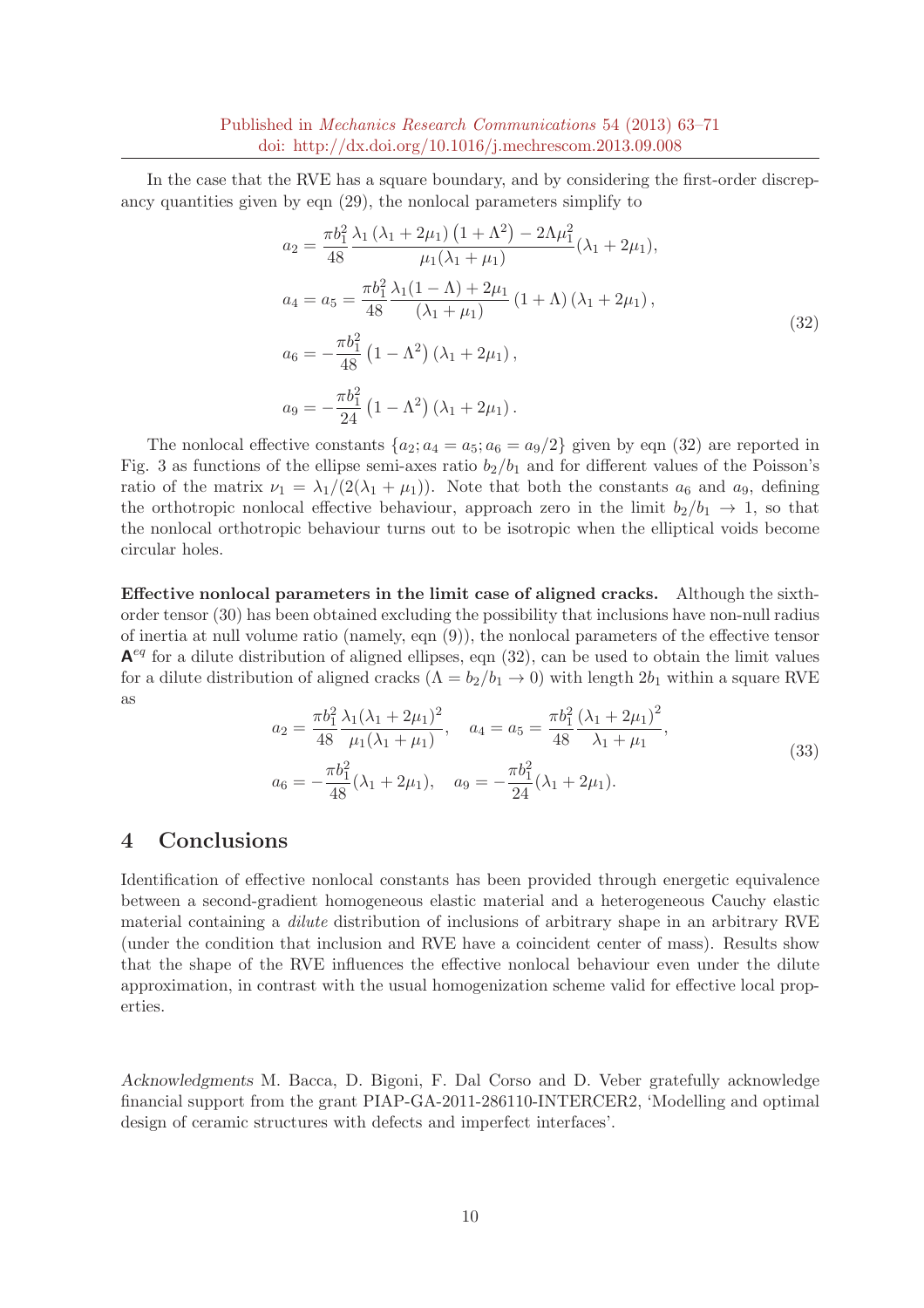

Figure 3: Higher-order constitutive parameters  $a_2$ ,  $a_4 = a_5$  and  $a_6 = a_9/2$  of the SGE solid equivalent to a composite made up of an isotropic matrix containing a dilute suspension of aligned elliptical voids (with major semi-axis  $b_1$ ), as functions of the semi-axes ratio  $b_2/b_1$ , and for different values of the Poisson's ratio of the matrix  $\nu_1 = \{-0.5, 0, 0.25, 0.4\}$ . The constants are made dimensionless through division by parameter  $b_1^2 \mu_1$ . Note that both constants  $a_6$  and  $a_9$  approach zero in the limit  $b_2/b_1 \rightarrow 1$ , so that the nonlocal orthotropic behaviour turns out to become isotropic when the elliptical voids become circular holes.

## A Coincidence of symmetry class of  $A^{eq}$  with the intersection of the symmetry classes of  $\tilde{\textbf{C}}$  and  $\boldsymbol{B}^{RVE}$

Considering the sixth-order tensor  $\mathbf{D}^{eq}$  defined as

$$
\mathbf{D}_{ijhlmn}^{eq} = -f\tilde{\mathbf{C}}_{ihln}B_{jm}^{RVE},\tag{A.1}
$$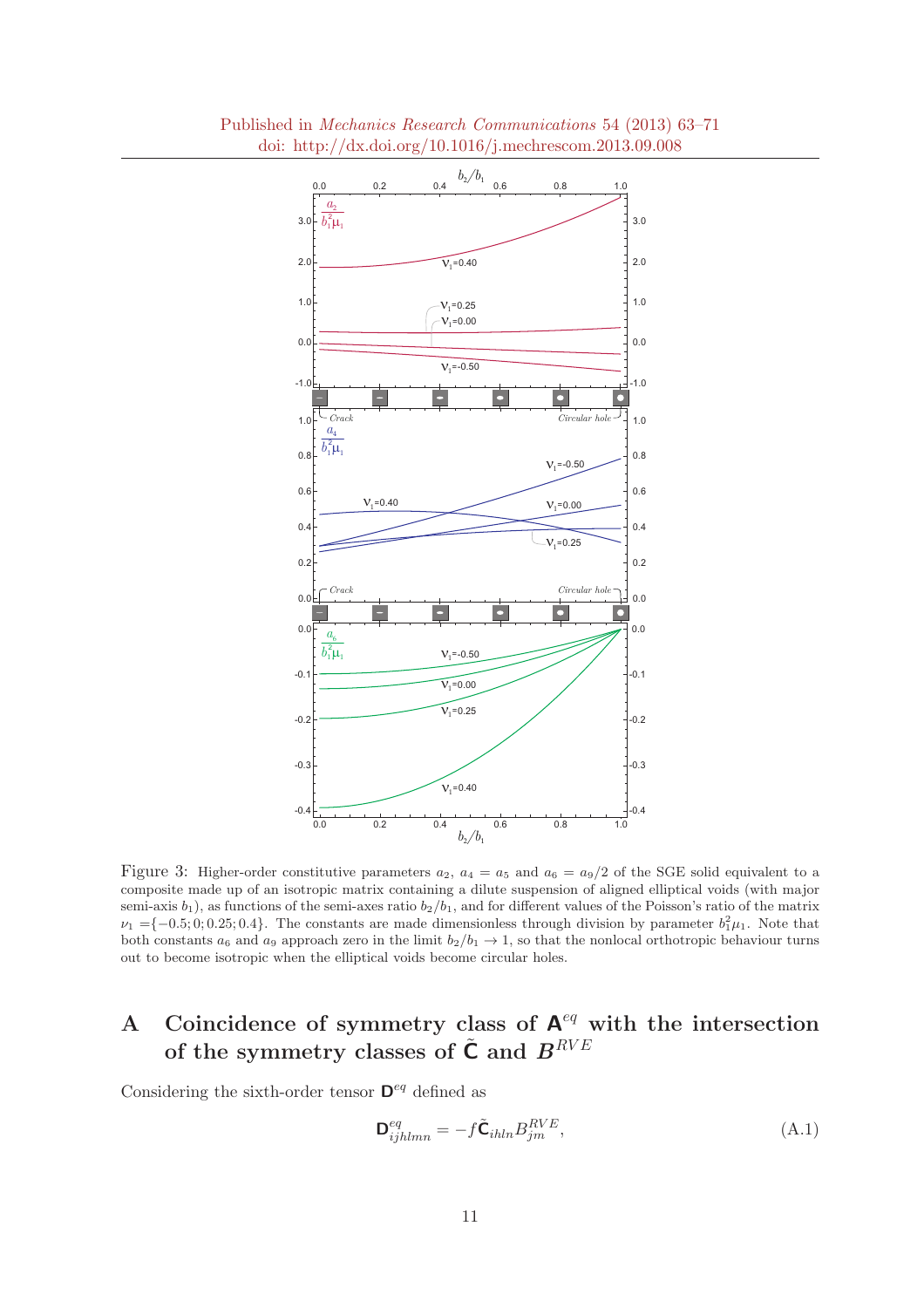and having the following symmetries

$$
\mathbf{D}_{ijhlmn}^{eq} = \mathbf{D}_{lmnijh}^{eq} = \mathbf{D}_{hjilmn}^{eq} = \mathbf{D}_{ijhnml}^{eq},
$$
\n(A.2)

the sixth-order tensor  $A^{eq}$ , eqn (13), is obtained through application of the symmetrization operator  $S$  on  $\mathbf{D}^{eq}$  as follows

$$
\mathbf{A}^{eq} = \mathcal{S}(\mathbf{D}^{eq}), \qquad \mathbf{A}_{ijhlmn}^{eq} = \frac{1}{4} \left( \mathbf{D}_{ijhlmn}^{eq} + \mathbf{D}_{ijhmln}^{eq} + \mathbf{D}_{jihlmn}^{eq} + \mathbf{D}_{jihmln}^{eq} \right), \tag{A.3}
$$

so that  $A^{eq}$  has the following symmetries

$$
\mathbf{A}_{ijhlmn}^{eq} = \mathbf{A}_{lmnijh}^{eq} = \mathbf{A}_{jihlmn}^{eq} = \mathbf{A}_{ijhmln}^{eq}.
$$
 (A.4)

The relation (A.3) can be inverted through the inverse symmetrization operator  $S^{-1}$  defined as

$$
\mathbf{D}^{eq} = \mathcal{S}^{-1}(\mathbf{A}^{eq}), \qquad \mathbf{D}_{ijhlmn}^{eq} = \mathbf{A}_{ijhlmn}^{eq} + \mathbf{A}_{jhimnl}^{eq} + \mathbf{A}_{hijnlm}^{eq} - \mathbf{A}_{ijhnlm}^{eq} - \mathbf{A}_{hijlmn}^{eq}
$$
\n
$$
+ \mathbf{A}_{ijhmnl}^{eq} + \mathbf{A}_{jhimnl}^{eq} - \mathbf{A}_{jhimlm}^{eq} - \mathbf{A}_{hijmnl}^{eq}.
$$
\n(A.5)

A material symmetry (with respect to an orthogonal transformation) for a tensor M corresponds to the condition

$$
Q(\mathbf{M}) = \mathbf{M},\tag{A.6}
$$

where the orthogonal transformation  $Q$  (defined with respect to an orthogonal tensor  $Q$ ) applied to the RVE's normalized inertia tensor  $B^{RVE}$ , to the first-order discrepancy tensor  $\tilde{C}$ , and to the sixth-order tensors  $\mathbf{A}^{eq}$  and  $\mathbf{D}^{eq}$  is given respectively by

$$
\begin{aligned}\n\left[\mathcal{Q}(\mathbf{B}^{RVE})\right]_{ij} &= Q_{ip}Q_{jq}\mathbf{B}_{pq}^{RVE}, & \left[\mathcal{Q}(\tilde{\mathbf{C}})\right]_{ijhl} &= Q_{ip}Q_{jq}Q_{hr}Q_{ls}\tilde{\mathbf{C}}_{pqrs}, \\
\left[\mathcal{Q}(\mathbf{A}^{eq})\right]_{ijhlmn} &= Q_{ip}Q_{jq}Q_{hr}Q_{ls}Q_{mt}Q_{nl}\mathbf{A}_{pqrstu}^{eq}, & \left[\mathcal{Q}(\mathbf{D}^{eq})\right]_{ijhlmn} &= Q_{ip}Q_{jq}Q_{hr}Q_{ls}Q_{mt}Q_{nu}\mathbf{D}_{pqrstu}^{eq}.\n\end{aligned}
$$
\n(A.7)

Since the symmetrization and the inverse symmetrization operators,  $S$  and  $S^{-1}$ , are commutative with the orthogonal operator  $Q$ ,

$$
\mathcal{Q}\left(\mathcal{S}(\mathbf{D}^{eq})\right) = \mathcal{S}\left(\mathcal{Q}(\mathbf{D}^{eq})\right), \qquad \mathcal{Q}\left(\mathcal{S}^{-1}(\mathbf{A}^{eq})\right) = \mathcal{S}^{-1}\left(\mathcal{Q}(\mathbf{A}^{eq})\right), \tag{A.8}
$$

the symmetry class of  $\mathbf{A}^{eq}$  is coincident to that of  $\mathbf{D}^{eq}$ , namely

$$
Q(\mathbf{A}^{eq}) = \mathbf{A}^{eq} \qquad \Leftrightarrow \qquad Q(\mathbf{D}^{eq}) = \mathbf{D}^{eq}, \tag{A.9}
$$

which, considering that the sixth-order tensor  $\mathbf{D}^{eq}$  is given by eqn (A.1), coincide with the intersection of symmetry classes of  $\tilde{C}$  and  $B^{RVE}$ , namely

$$
Q(\mathbf{A}^{eq}) = \mathbf{A}^{eq}, \qquad \Leftrightarrow \qquad Q(\tilde{\mathbf{C}}) = \tilde{\mathbf{C}} \qquad \text{and} \qquad Q(\mathbf{B}^{RVE}) = \mathbf{B}^{RVE}.
$$
 (A.10)

### References

- [1] Aifantis, E.C. (1978) A proposal for continuum with microstructure Mech. Res. Comm., 5 (3), 139–145.
- [2] Auffray, N., Bouchet, R. and Brechet, Y. (2010) Strain gradient elastic homogenization of bidimensional cellular media Int. J. Solids Struct. 47, 1698–1710.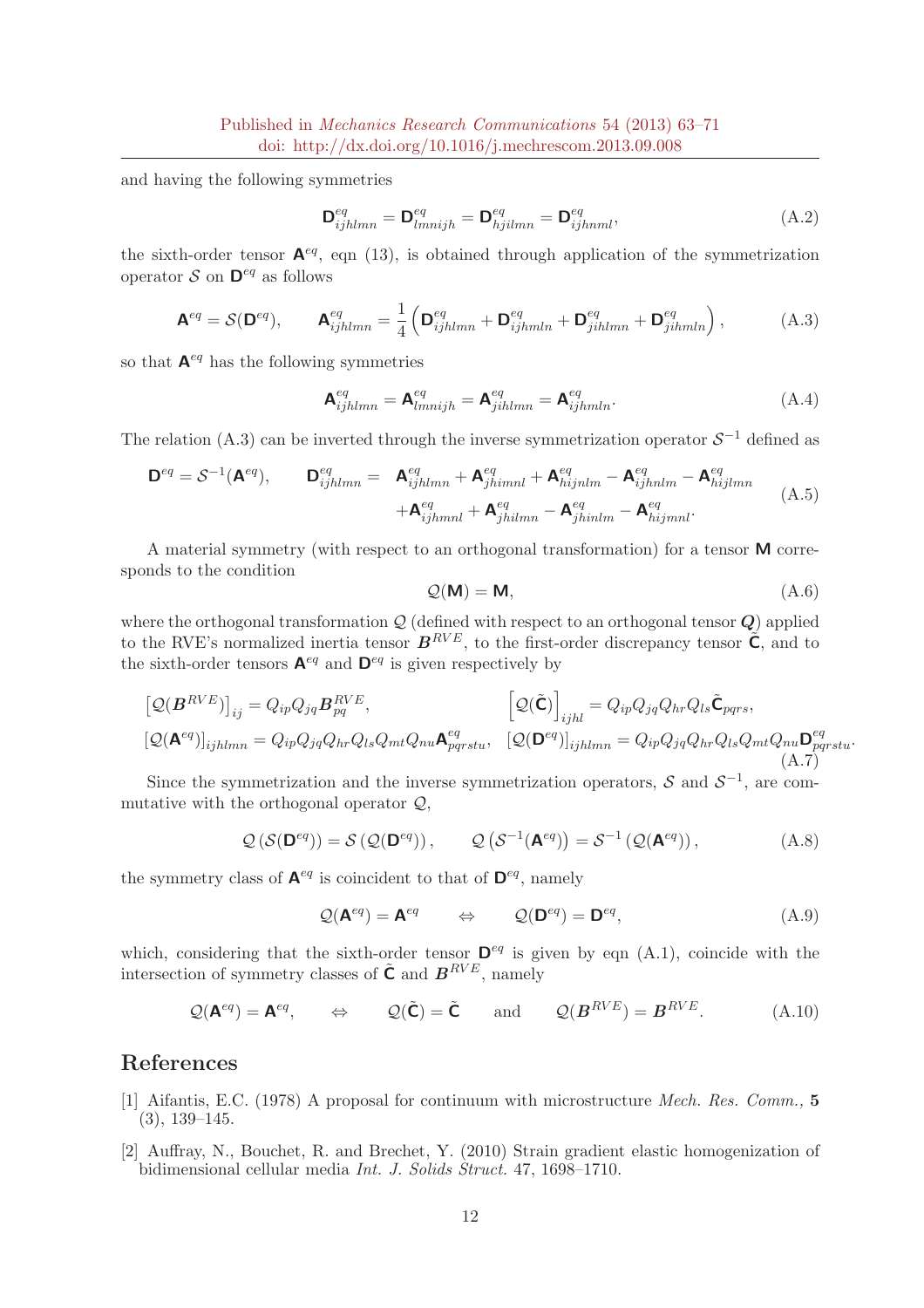Published in Mechanics Research Communications 54 (2013) 63–71 doi: http://dx.doi.org/10.1016/j.mechrescom.2013.09.008

- [3] Bacca, M., Bigoni, D., Dal Corso, F. and Veber, D. (2013a) Mindlin second-gradient elastic properties from dilute two-phase Cauchy-elastic composites. Part I: Closed form expression for the effective higher-order constitutive tensor. Int. J. Solids Struct. , 50, 4010–4019.
- [4] Bacca, M., Bigoni, D., Dal Corso, F. and Veber, D. (2013b) Mindlin second-gradient elastic properties from dilute two-phase Cauchy-elastic composites. Part II: Higher-order constitutive properties and application cases. Int. J. Solids Struct. , 50, 4020–4029.
- [5] Banks, C.B., and Sokolowski, U. (1968) On Certain Two-Dimensional Applications of Couple-Stress Theory, Int. J. Solids Struct. , 4, 15-29.
- [6] Berglund, K. (1982) Structural Models of Micropolar Media, Mechanics of Micropolar Media (CISM Lecture Notes), O. Brulin and R. K. T. Hsieh, eds., World Scientific, Singapore, pp. 35-86.
- [7] Bigoni, D., and Drugan, W.J. (2007), Analytical derivation of Cosserat moduli via homogenization of heterogeneous elastic materials. J. Appl. Mech.,  $74, 741-753$ .
- [8] Bouyge, F., Jasiuk, I., and Ostoja-Starzewski, M. (2001), A Micromechanically Based Couple-Stress Model of an Elastic Two-Phase Composite, Int. J. Solids Struct. , 38, 1721- 1735.
- [9] Cosserat, E., and Cosserat, F., 1909, Sur la théorie des corps déformables, Herman, Paris.
- [10] Dal Corso, F. and Deseri. L. (2013) Residual stresses in random elastic composites: nonlocal micromechanics-based models and first estimates of the representative volume element size. Meccanica, 48 (8), 1901-1923.
- [11] Dal Corso, F. and Willis, J.R. (2011), Stability of strain gradient plastic materials. J. Mech. Phys. Solids. , 59, 1251–1267.
- [12] Dean, D.L., and Urgate, C.P. (1968), Field Solutions for Two-Dimensional Frameworks, Int. J. Mech. Sci., **10**, 315-339.
- [13] Forest, S. (1998), Mechanics of Generalized Continua: Construction by Homogenization, J. Phys. IV, 8, 39-48.
- [14] Forest, S. and Trinh, D.K. (2011) Generalized continua and non-homogeneous boundary conditions in homogenisation methods. Z. angew. Math. Mech. 91, 90-109.
- [15] Koiter, W.T. (1964), Couple-Stresses in the Theory of Elasticity, Parts I and II. Proc. K. Ned. Akad. Wet., Ser. B: Phys. Sci., 67, 17-44.
- [16] Mindlin, R.D. (1964), Micro-structure in linear elasticity. Archs ration. Mech. Analysis, 16, 51–78.
- [17] Mindlin, R.D. and Eshel, N.N. (1968) On First Strain-Gradient Theories in Linear Elasticity. Int. J. Solids Struct. 4, 109.
- [18] Mishuris, G., Piccolroaz, A., and Radi, E. (2012), Steady-state propagation of a Mode III crack in couple stress elastic materials. Int. J. Eng. Sci., 61, 112–128.
- [19] Ostoja-Starzewski, M., Boccara, S., and Jasiuk, I. (1999), Couple-Stress Moduli and Characteristic Length of Composite Materials, Mech. Res. Comm. , 26, 387397.
- [20] Piccolroaz, A., Bigoni, D., and Willis, J.R. (2006) A dynamical interpretation of flutter instability in a continuous medium. J. Mech. Phys. Solids. , 54, 2391–2417.